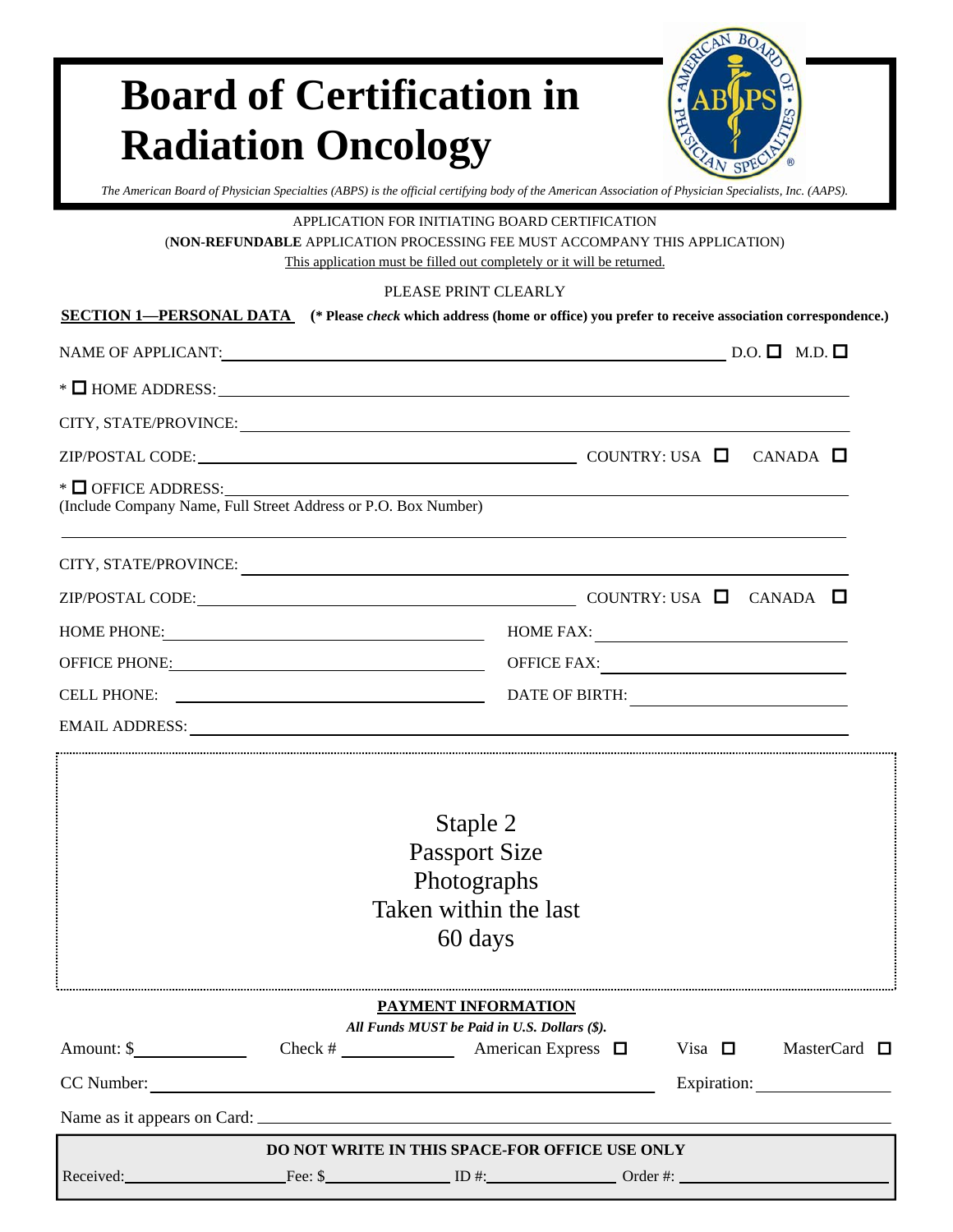#### **SECTION 2—EDUCATIONAL DATA**

| <b>Degree</b> | <b>Institution Name and Address</b> | Copy<br><b>Attached</b> | Month/Year<br><b>Received</b> |
|---------------|-------------------------------------|-------------------------|-------------------------------|
| Medical       |                                     |                         |                               |
| Internship    |                                     |                         |                               |
| Residency     |                                     |                         |                               |
| Residency     |                                     |                         |                               |
| Residency     |                                     |                         |                               |
| Fellowship    |                                     |                         |                               |
| Fellowship    |                                     |                         |                               |
| Other         |                                     |                         |                               |
| Other         |                                     |                         |                               |

#### **SECTION 3—LICENSE INFORMATION**

List **all** states and/or provinces you have been licensed, including license number. Check (4) **active** licenses and include a copy of your license identification card with your application. Copy **must** include expiration date.

| State/<br>Province | License# | Active |  |
|--------------------|----------|--------|--|
|                    |          |        |  |
|                    |          |        |  |

| State/<br>Province | License# | Active |  |
|--------------------|----------|--------|--|
|                    |          |        |  |
|                    |          |        |  |

| State/<br>Province | License# | Active |
|--------------------|----------|--------|
|                    |          |        |
|                    |          |        |

#### **SECTION 4—EMPLOYMENT HISTORY**

Includes hospitals, Emergency groups, faculty assignments, etc.

| <b>Institution Name and Address</b> | Appointment | From | <b>To</b> |
|-------------------------------------|-------------|------|-----------|
|                                     |             |      |           |
|                                     |             |      |           |
|                                     |             |      |           |
|                                     |             |      |           |
|                                     |             |      |           |
|                                     |             |      |           |
|                                     |             |      |           |
|                                     |             |      |           |
|                                     |             |      |           |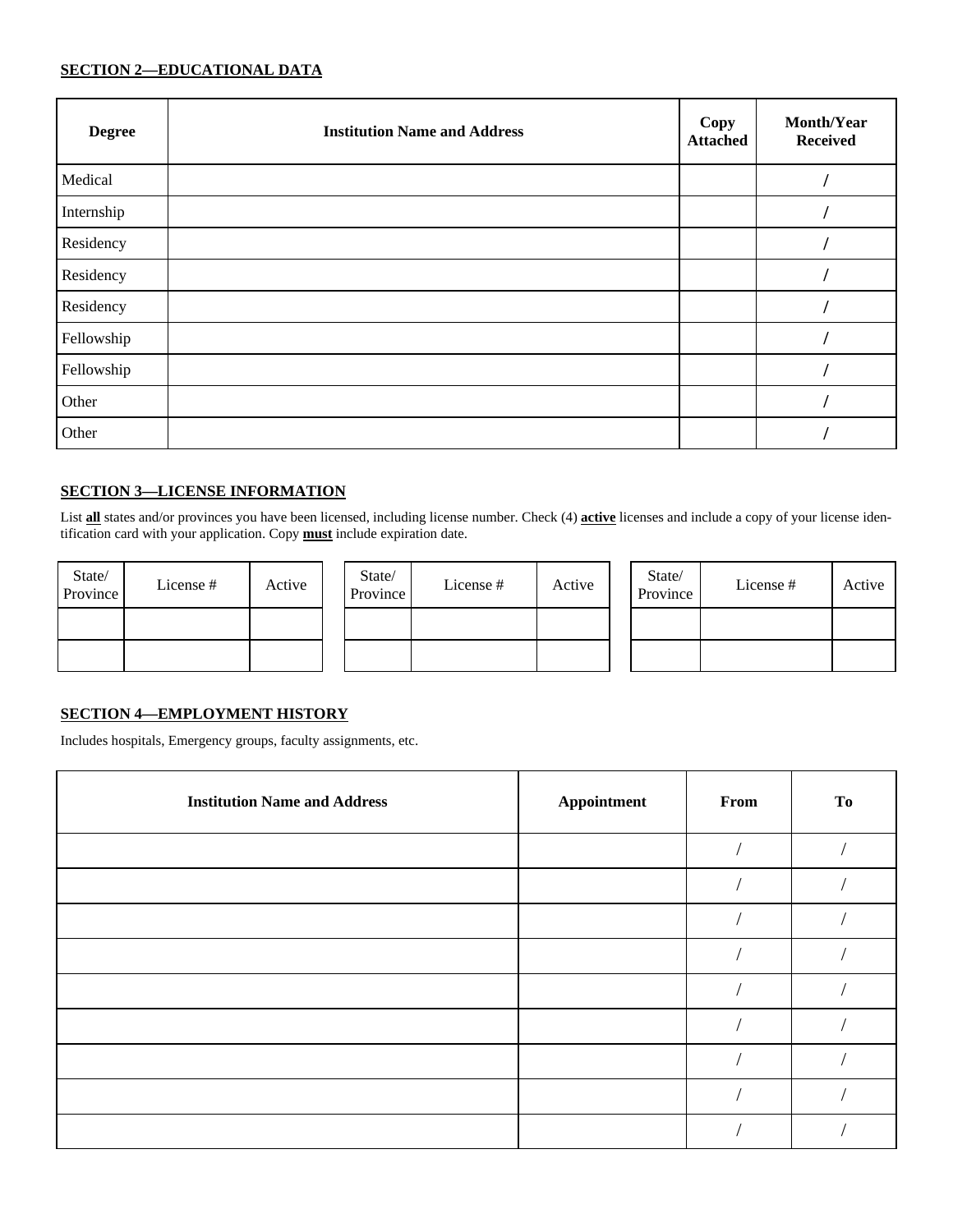#### **SECTION 5—BACKGROUND DATA**

| <b>YES</b><br>N <sub>O</sub><br>patients alleging unprofessional conduct, wrongdoing, negligence, or act of moral turpitude?<br><b>ABPS</b> Diplomate<br>$\Box$<br><b>ABPS</b> Website<br>Advertisement<br>Hospital (Please list name below)<br>❏<br>❏<br>□<br>Managed Care Org. (Please list name below)<br>Physician Recruiting Firm (Please list name below)<br>❏<br>◘<br>Facility/Organization Name:<br>Other:<br>□ | Check appropriate responses. Provide complete details to any YES response on a separate sheet and attach to this application.                                                                                                                           |  |  |
|-------------------------------------------------------------------------------------------------------------------------------------------------------------------------------------------------------------------------------------------------------------------------------------------------------------------------------------------------------------------------------------------------------------------------|---------------------------------------------------------------------------------------------------------------------------------------------------------------------------------------------------------------------------------------------------------|--|--|
|                                                                                                                                                                                                                                                                                                                                                                                                                         |                                                                                                                                                                                                                                                         |  |  |
|                                                                                                                                                                                                                                                                                                                                                                                                                         | Is there now pending or has there ever been any formal investigation or inquiry by any public entity, board, agency, or<br>official, relating to or connected with any license you now hold, or have ever held, regarding your professional<br>conduct? |  |  |
|                                                                                                                                                                                                                                                                                                                                                                                                                         | Is there now pending or has there even been any litigation or inquiry against you involving your <b>practice</b> (s) alleging<br>unprofessional conduct, wrongdoing, negligence, or act of moral turpitude?                                             |  |  |
|                                                                                                                                                                                                                                                                                                                                                                                                                         | Is there no pending or has there even been any litigation or inquiry against you involving your relationship with                                                                                                                                       |  |  |
|                                                                                                                                                                                                                                                                                                                                                                                                                         | Has any disciplinary action ever been taken regarding any license which you now hold or have ever held?                                                                                                                                                 |  |  |
|                                                                                                                                                                                                                                                                                                                                                                                                                         | Have you ever had a license to practice medicine in any state or country restricted, suspended, revoked, or denied?                                                                                                                                     |  |  |
|                                                                                                                                                                                                                                                                                                                                                                                                                         | Have you ever had health, legal, or occupational problems associated with alcohol or drug use?                                                                                                                                                          |  |  |
|                                                                                                                                                                                                                                                                                                                                                                                                                         | Have you ever been hospitalized or treated for a mental or emotional disorder, alcohol, or drug dependency?                                                                                                                                             |  |  |
|                                                                                                                                                                                                                                                                                                                                                                                                                         | Have you ever been convicted of, pleaded guilty to, or pleaded nolo contendere to a felony offense in any state?                                                                                                                                        |  |  |
|                                                                                                                                                                                                                                                                                                                                                                                                                         | Have you ever resigned a license to practice medicine in any state or country?                                                                                                                                                                          |  |  |
|                                                                                                                                                                                                                                                                                                                                                                                                                         | How did you learn about this ABPS affiliate board of certification?                                                                                                                                                                                     |  |  |
|                                                                                                                                                                                                                                                                                                                                                                                                                         |                                                                                                                                                                                                                                                         |  |  |
|                                                                                                                                                                                                                                                                                                                                                                                                                         |                                                                                                                                                                                                                                                         |  |  |
|                                                                                                                                                                                                                                                                                                                                                                                                                         |                                                                                                                                                                                                                                                         |  |  |

#### **SWORN STATEMENT OF APPLICANT**

#### **Initial in the designated place after each section, indicating your agreement with the conditions. Provide the information at the end of the form, including your signature, date and notary information.**

- 1. I, \_\_\_\_\_\_\_\_\_\_\_\_\_\_\_\_\_\_\_\_\_\_\_\_\_\_\_\_\_\_\_\_, hereby make application for certification to the American Board of Physician Specialties (ABPS), the official certifying body of the American Association of Physician Specialists, Inc. (AAPS). As an integral part of my application, I make the following representations and agree to the following conditions:
- 2. I certify that all information set forth in my application, including supporting documentation, is accurate and complete. \_\_\_\_\_\_*initials required*
- 3. I understand that ABPS will open and maintain a file on my certification application and that the contents of the file are the property of ABPS. \_\_\_\_\_\_*initials required*
- 4. I hereby grant ABPS, their employees and agents, permission to contact each institution, state board of medical examiners, licensing agency, credentialing agency, person, or other entity identified in my application, as well as other persons and entities deemed appropriate by **ABPS including a criminal background check (see separate waiver for details)**, to seek independent verification of the information I have provided. I give ABPS permission to contact any and all parties to obtain all information required for and reasonable and necessary follow-up. \_\_\_\_\_\_*initial*s *required*
- 5. I have read, and agree to abide by the ABPS Code of Ethics. \_\_\_\_\_\_*initial*s *required*
- 6. I understand that I have duty to notify ABPS in the event that I surrender any medical license that I possess or seek to possess to a state medical licensing board. \_\_\_\_\_\_*initial*s *required*
- 7. I understand that I have duty to notify ABPS in the event that any adverse action has been taken against my medical license on an offense that is reportable to the National Practitioners Data Bank. \_\_\_\_\_\_*initials required*
- *8.* I understand that I must meet the requirements for certification in effect at the time my application is received by ABPS. I also understand that the certification requirements in effect at the time my application is received by ABPS will not change provided my application is completed within one year and I successfully meet the certification requirements. \_\_\_\_\_\_*initial*s *required*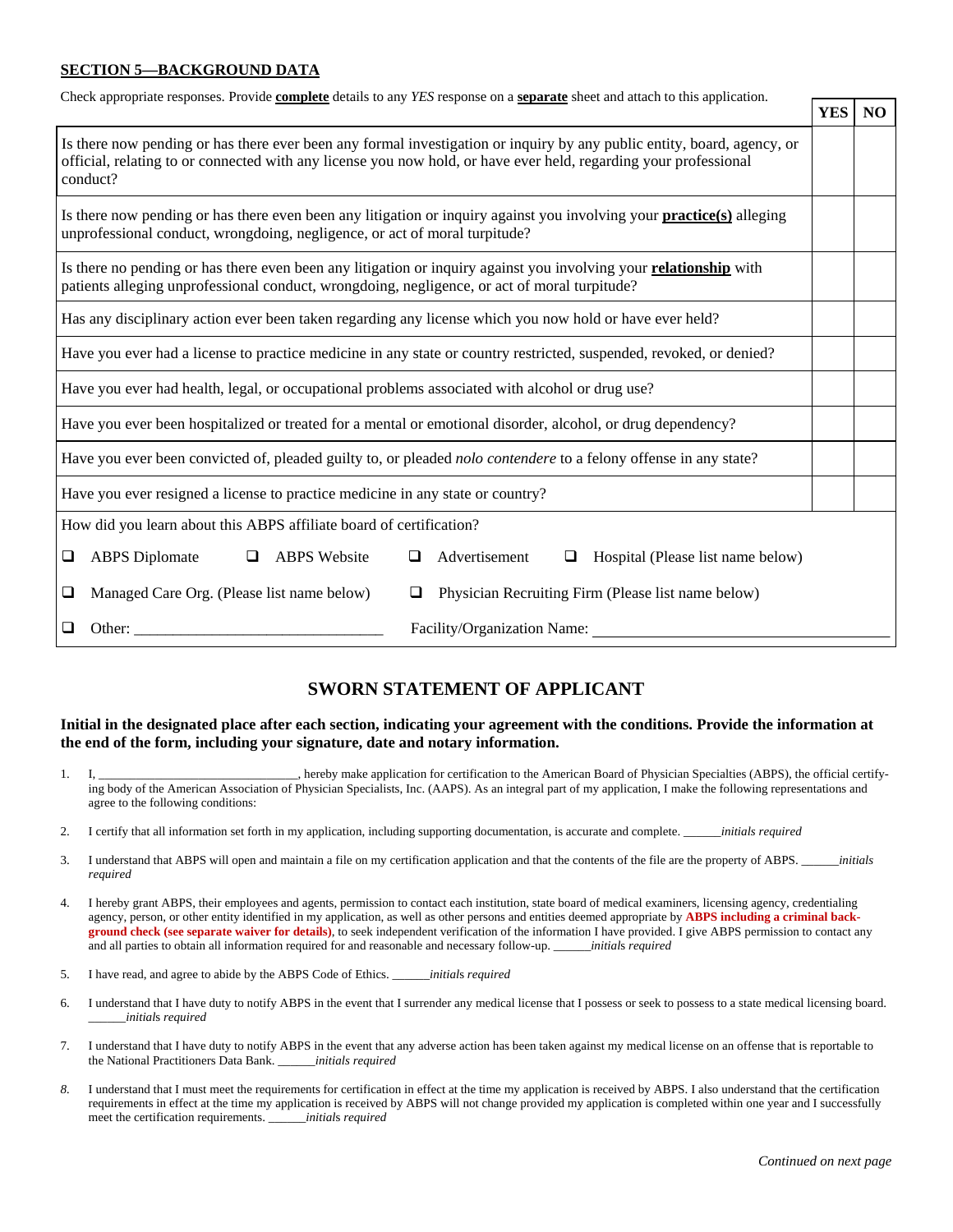9. Once my application has been approved by the Board of Certification, I understand that my application is valid for six consecutive years OR three attempts at the written exam OR three attempts at the oral/simulation exam, OR four consecutive deferrals. When any one of these circumstances is met, I understand that my application will expire. \_\_\_\_\_\_*initial*s *required*

 Beginning one year after the date my application has been approved by the Board of Certification, I understand I am required to remit in full a certification verification fee as described in Item 18.2 of this document until such time as I pass the exam. \_\_\_\_\_\_*initial*s *required* 

- 10. If, after a period of one year from my submission of my application, all of the application materials are not deemed complete and has not been approved by the appropriate board of certification, I understand that my application becomes invalid, thereby requiring me to submit a new application and application fee in order to pursue certification AND that I must meet the certification requirements in effect at the time the second or subsequent application is received by ABPS.<br>I acknowledge that the board certification requirements may I acknowledge that the board certification requirements may have changed since my initial application. \_\_\_\_\_\_*initial*s *required*
- 11. I further understand that rules, regulations, and other organizational documents, including the requirements for maintaining certification and for recertification, may be changed from time to time and that it is my responsibility to remain informed about and in compliance with any such changes. \_\_\_\_\_ *initial*s *required*
- 12. I understand that periodic recertification is mandatory by all boards of certification affiliated with ABPS. I also understand that requirements for recertification may change and that it is my responsibility to remain informed about these changes and remain in compliance with the requirements for recertification. \_\_\_\_\_\_*initial*s *required*
- 13. I understand that the existence of any false information in my application, such as undisclosed revocation or surrender of a medical license or evidence of any proceedings that may result in revocation of a medical license are grounds for disqualifying me from taking any examination permanently and in perpetuity. \_\_\_\_\_\_ initials *required*
- 14. I understand that if incomplete or unverifiable information exists in my application file, such information will disqualify me from taking any examination until such questionable information is verified as true and correct. \_\_\_\_\_\_ *initia*ls *required*
- 15. I understand that any certification attained by me is subject to revocation if certification was obtained through false pretenses or fraud. Revocation of certification will be initiated in such situations as, but not limited to:
	- (1) making any statement or providing any information which is false or incomplete;
	- (2) inducing another party to provide false information on my behalf;
	- (3) violating any of the rules, regulations, or requirements governing the conduct of the certification examinations or the certification process;
	- (4) disregarding or violating any of the provisions of the constitution, bylaws, regulations, or requirements of the issuing Board of Certification, or the ABPS, in the process of obtaining or recertifying ABPS Board Certification. \_\_\_\_\_\_\_*initials required*
- 16. In the event of such revocation, I agree promptly to surrender my certificate(s) to ABPS. \_\_\_\_\_\_*initials required*
- 17. I agree to hold the ABPS, and the members of my Board of Certification specialty, their members, officers, directors, governors, examiners, and their agents, free and harmless from any damage, expense, complaint, or cause of action whatsoever by reason of any action they, or any of them, may reasonably take in connection with:
	- (1) my application and the investigation thereof; (4) the certification process; (2) the examinations; (5) recertification; or (3) the results of the examinations; (6) the revocation of any certificate issued to me. \_\_\_\_\_\_*initials required*
- 18. I understand that I will be responsible to pay to ABPS the following fees, at the rate in effect at the time, as part of the certification process:
	- (1) An application fee payable at the time an application for certification is submitted. No application is accepted without the application fee. \_\_\_\_\_\_ *initials required*
	- (2) A separate credentialing verification fee (CVF) payable on each anniversary of the application credentialing date (the date the Board of Certification approves the candidate to take the written examination) until the applicant passes the written examination. The CVF is no longer required after successfully passing the written examination in the specialty for which application for certification was made. \_\_\_\_\_\_ *initials required*
	- (3) Examination fees payable before each examination attempt (written and oral/simulation, as required). Examination fees are non-refundable, but in case of a deferral, will be rolled over to the next exam. ABPS must be notified in writing of the candidate's intention to defer prior to the examination administration. If no notification of deferral is made, the candidate's examination fee is forfeit. **I understand and agree to reimburse ABPS for all expenses for travel and accommodations concerning each onsite clinical examination for two (2) Diplomates who will perform this on site clinical within 15 days of receipt of invoice from ABPS.** \_\_\_\_\_\_ *initials required*
	- (4) An annual Certification Maintenance Fee (CMF)) payable after I become certified. In the first year of my certification, I will pay a prorated CMF fee for that year. I will meet the annual certification requirements (CME credits and self-assessments) in order for my certification to remain valid. I understand that as part of the CMF fee, I will also receive membership in the Academy of my specialty. \_\_\_\_\_\_*initials required*
	- (**5) If the Diplomate fails to pay the CMF within 90 days of its due date, the Diplomate may have his/her board certification revoked and will be required to surrender the board certification certificate to ABPS.** \_\_\_\_\_\_ *initials required*

I have signed this sworn statement freely and voluntarily, without duress or coercion, intending to be bound by it and intending that ABPS and the Board of Certification to which I am applying will rely on it. \_\_\_\_\_\_ *initials required*

| NOTARY SEAL (Required) |
|------------------------|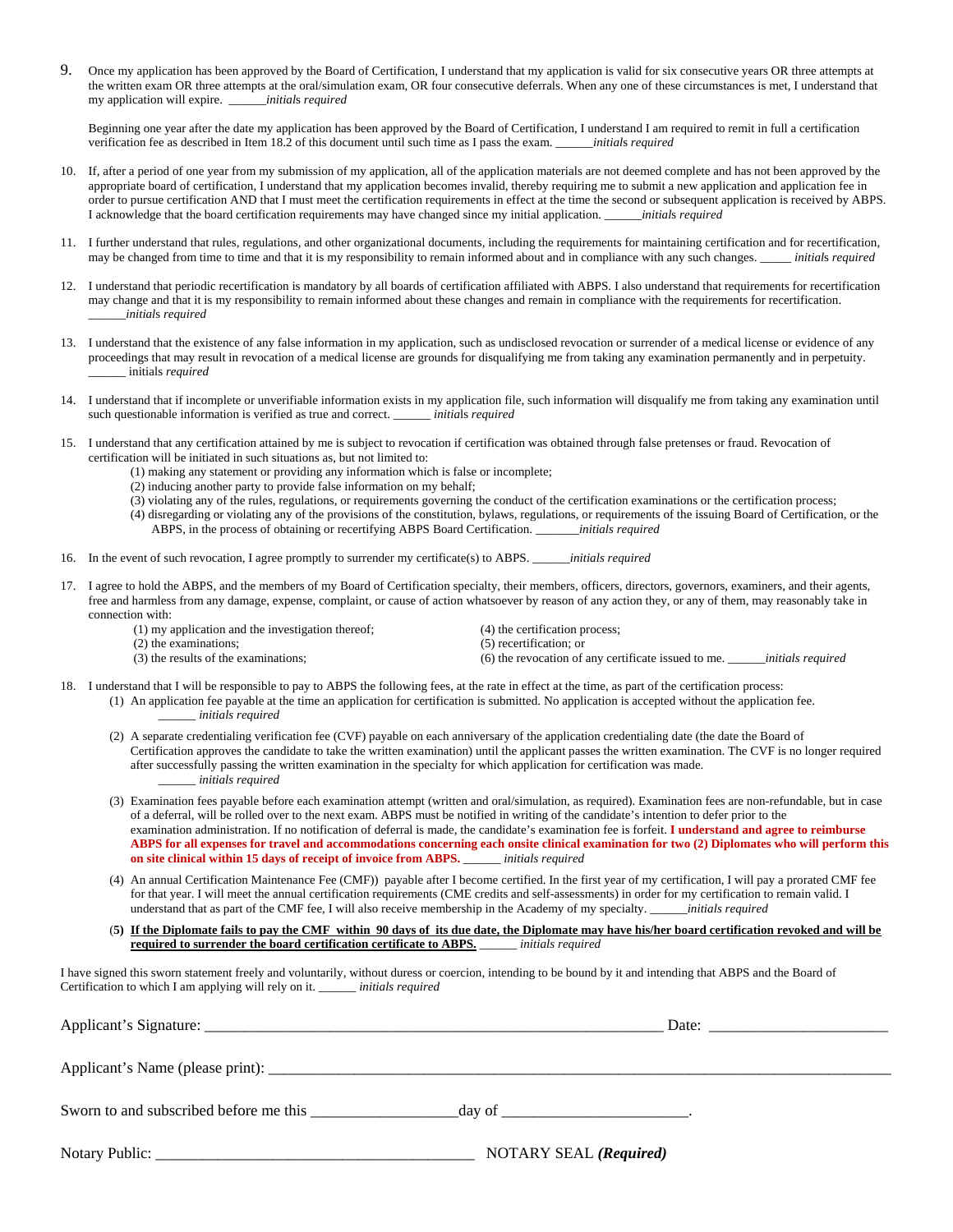#### **DISCLOSURE AND AUTHORIZATION TO OBTAIN CRIMINAL BACKGROUND REPORTS BY THE AMERICAN BOARD OF PHYSICIAN SPECIALISTS/AMERICAN ASSOCIATION OF PHYSICIAN SPECIALISTS**

#### *This form and required fee MUST be completed and returned with your application*

As part of the credentialing process for board certification and recertification by ABPS/AAPS, a criminal background report is completed on all applicants. AAPS has contracted with a consumer reporting agency (CRA) which requests information from various federal, state and other agencies and parties that maintain records relating to criminal activities and then prepares criminal background reports. The purpose of such background reports is to evaluate an applicant's background as it pertains to his or her possible application for board certification and recertification.

Criminal background reports obtained pursuant to your authorization below may contain information bearing on your character, general reputation, personal characteristics, and mode of living and criminal history. The criminal background reports obtained in this disclosure and authorization will be maintained as confidential. If it is determined that you are not eligible to apply for board certification based on information in the background report, you'll be notified of the determination and furnished with the address of the CRA that can provide the report. Upon your written request and proper identification, the CRA will make a complete and accurate disclosure of the nature and scope of the investigation.

You may obtain copies of any background reports about you from the CRA. You may also request more information about the nature and scope of such reports by a submitting written request to AAPS. To obtain contact information regarding the CRA, or to submit a written request for more information, contact AAPS at 5550 West Executive Drive, Suite 400, Tampa, FL 33609.

I further understand that AAPS is a Florida-based company, and therefore, agree that the laws of the State of Florida shall apply to this consent and release.

#### **The information you provide will be treated strictly confidential and will not be used for any other purposes.**

I request, authorize and consent to the release and disclosure of any and all information relating to my background including but not limited to criminal conviction records, current and former employers, military records, educational records, professional personal references.

Signature **Example 2.1 and 2.1** and 2.1 and 2.1 and 2.1 and 2.1 and 2.1 and 2.1 and 2.1 and 2.1 and 2.1 and 2.1 and 2.1 and 2.1 and 2.1 and 2.1 and 2.1 and 2.1 and 2.1 and 2.1 and 2.1 and 2.1 and 2.1 and 2.1 and 2.1 and 2.

Applicant's Name: \_\_\_\_\_\_\_\_\_\_\_\_\_\_\_\_\_\_\_\_\_\_\_\_\_\_\_\_\_\_\_\_\_\_\_\_\_\_\_\_\_\_\_\_\_\_\_\_\_ (Please print)

\_\_\_\_\_\_\_\_\_\_\_\_\_\_\_

Social Security Number: Or Canadian Social Insurance Number

| A "Summary of Your Rights under the Fair Credit Reporting Act" is available at |  |
|--------------------------------------------------------------------------------|--|
| http://www.ftc.gov/os/2004/11/041119factaappf.pdf                              |  |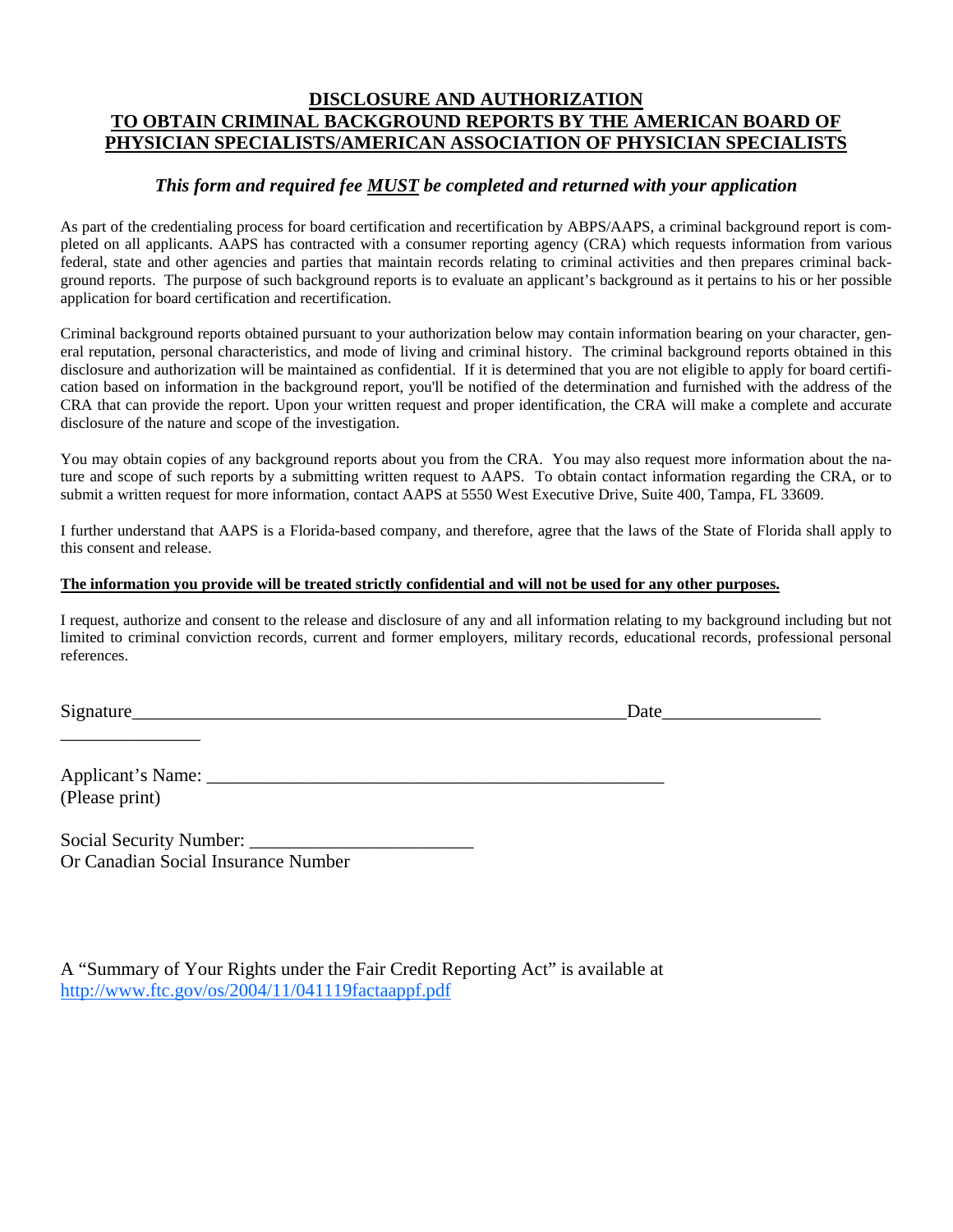

## **ABPS Examination Complaints and Appeals Process**

| 1. | A candidate for certification ("Candidate") shall be able to raise complaint(s) about the administration,<br>construction or contents of an examination. A Candidate shall be able to appeal the results of an ex-<br>amination, whether written, oral, simulation, or onsite.                                                                                                                                                                                                                                                                                                                                                                                                     |
|----|------------------------------------------------------------------------------------------------------------------------------------------------------------------------------------------------------------------------------------------------------------------------------------------------------------------------------------------------------------------------------------------------------------------------------------------------------------------------------------------------------------------------------------------------------------------------------------------------------------------------------------------------------------------------------------|
| 2. | Every Candidate shall receive copy of Policy & Procedures For Candidate Appeals of Exams together<br>with the registration materials for taking the exam.                                                                                                                                                                                                                                                                                                                                                                                                                                                                                                                          |
| 3. | Each Candidate must sign an acknowledgment that the Candidate has received and reviewed the Pol-<br>icy & Procedures For Candidate Appeals Of Exams agreeing to abide by the Policy & Procedures and<br>must return the signed acknowledgment together with their registration materials in order to take an<br>exam.                                                                                                                                                                                                                                                                                                                                                              |
| 4. | Any complaint concerning exam procedure and/or administration of the exam which is known to the<br>Candidate prior to the administration of the exam must be made, in writing, prior to the administration<br>of the exam, and in a timely manner which will allow ABPS to reasonably address such concern/<br>complaint prior to the administration of the exam.                                                                                                                                                                                                                                                                                                                  |
|    | Complaints known to the Candidate prior to the exam date must be made in writing and received by:<br><b>Manager of Certification</b><br><b>ABPS</b>                                                                                                                                                                                                                                                                                                                                                                                                                                                                                                                                |
|    | 5550 West Executive Drive, Suite 400,<br>Tampa, Florida 33609                                                                                                                                                                                                                                                                                                                                                                                                                                                                                                                                                                                                                      |
|    | via overnight delivery service such as FedEx, US Express Mail, United Parcel Service, or other compa-<br>rably reliable traceable courier service at least seven (7) days in advance of examination date.                                                                                                                                                                                                                                                                                                                                                                                                                                                                          |
|    | ABPS is not responsible for misdirected, undelivered, or delayed requests for appeal.                                                                                                                                                                                                                                                                                                                                                                                                                                                                                                                                                                                              |
|    | Complaints first known to the Candidate on the exam date, but prior to the administration of the exam,<br>should be made in writing and provided to the Proctor monitoring the exam prior to the administration<br>of the exam                                                                                                                                                                                                                                                                                                                                                                                                                                                     |
| 5. | Any complaint concerning conditions or manner of administration of the exam, specific question(s) on<br>the exam, and/or the formulation of the exam which first becomes known to the Candidate during the<br>course of taking the exam must be made in writing on the Comment Sheet which is provided at the<br>time of the exam administration and must be provided to the Proctor monitoring the exam prior to the<br>Candidate leaving the examination room or within one-half hour (30 minutes) of the conclusion of the<br>examination. The Candidate's Comments will be provided to the examining committee who may con-<br>sider said comments in scoring the examination. |
| 6. | Any appeal concerning the scoring of the exam must be made by the Candidate in writing within thirty<br>(30) calendar days from the date the Candidate receives notification of the results of the examination.<br>The Appeal must be mailed to the ABPS Executive Offices, to the attention of the Manager of Certifica-<br>tion via overnight delivery service (such as FedEx, US Express Mail, United Parcel Service) or other<br>comparably reliable traceable courier service. ABPS is not responsible for misdirected, undelivered, or<br>delayed requests for appeal and will not extend the thirty (30) day period for any reason.                                         |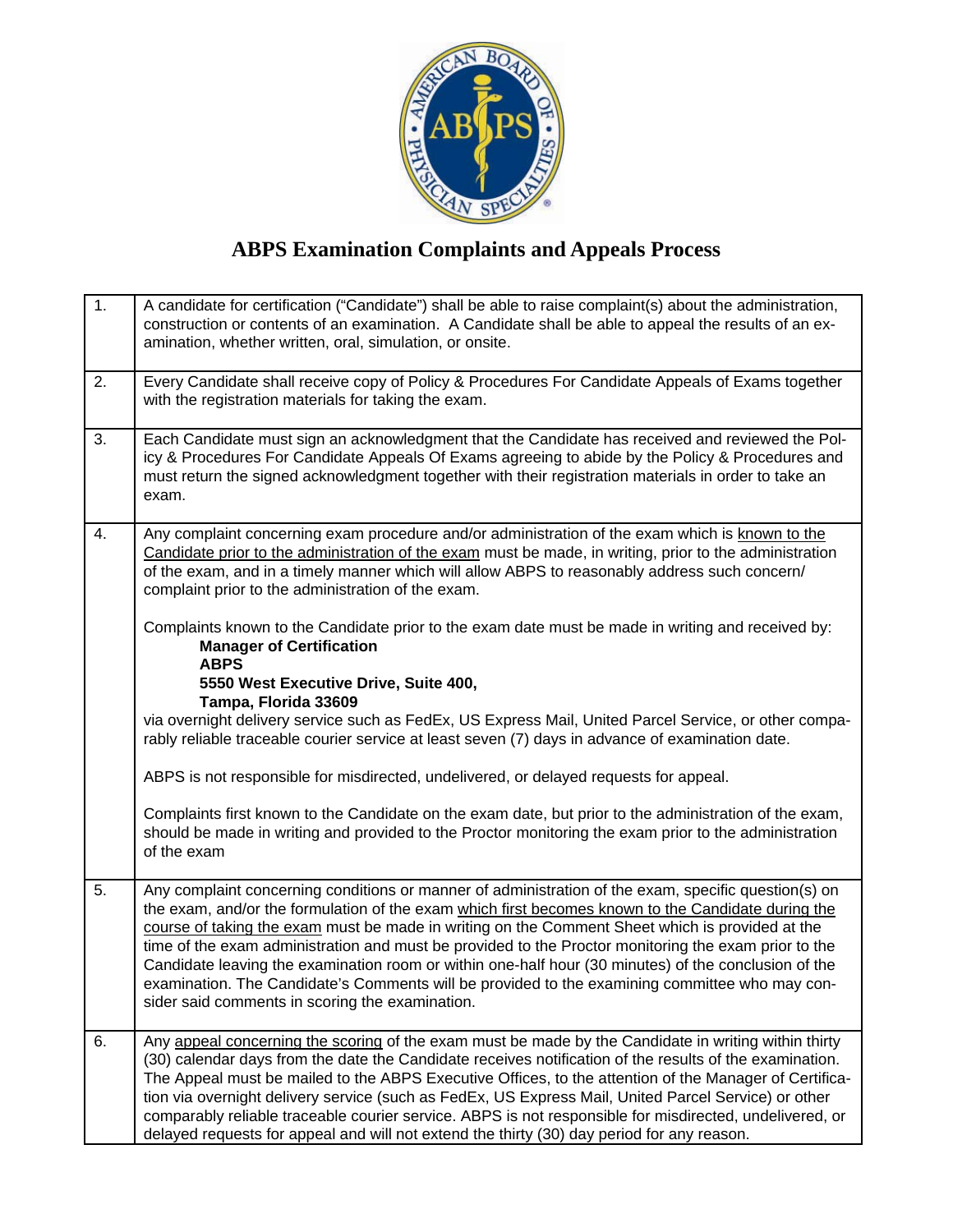| $\overline{7}$ . | Any candidate appeal shall specify the reason(s) for the appeal. An appeal based on exam conditions,<br>administration, contents or construction cannot be considered unless previously raised in a complaint<br>done in compliance with Items 4 and 5 above.                                                                                                                     |
|------------------|-----------------------------------------------------------------------------------------------------------------------------------------------------------------------------------------------------------------------------------------------------------------------------------------------------------------------------------------------------------------------------------|
| 8.               | When an appeal is filed, the Manager of Certification will issue a letter acknowledging receipt of the<br>appeal and the forwarding of such appeal to the American Board of Physician Specialties Chairperson.                                                                                                                                                                    |
| 9.               | When an appeal is filed, the Candidate shall be provided a Contact Person who will be the Candidate's<br>sole point of contact and source of information until a final ruling by ABPS. This Contact Person is ap-<br>pointed by the ABPS Chairperson.                                                                                                                             |
|                  | During the course of the appeal, the candidate may be asked to provide further information. The can-<br>didate will have 30 days to respond to such a request.                                                                                                                                                                                                                    |
| 10.              | The appeal shall be referred to an Appeals Committee of Diplomates appointed by the Chairperson of<br>ABPS, working in conjunction with the Chairman of the appropriate Board of certification. The Appeals<br>committee shall investigate and make a recommendation to ABPS. The ABPS shall rule on the appeal<br>after considering the recommendation of the Appeals committee. |
| 11.              | The Candidate will restrict all communications with ABPS regarding certification to the identified Con-<br>tact Person and will make contact only by the modes specified by ABPS. The candidate will initiate<br>NO communication with other ABPS Diplomates regarding the appeal during the appeal process.                                                                      |
| 12.              | The Appeals Committee's decision is limited to recommending action to the ABPS, as follows:                                                                                                                                                                                                                                                                                       |
|                  | Recommend upholding the original examination failure                                                                                                                                                                                                                                                                                                                              |
|                  | <b>OR</b>                                                                                                                                                                                                                                                                                                                                                                         |
|                  | Recommend re-examination of the Candidate at a time and in a manner specified by the Ap-<br>peals Committee                                                                                                                                                                                                                                                                       |
| 13.              | A Candidate shall be notified in writing of the results of an appeal within two weeks of the Appeals<br>Committee's decision.                                                                                                                                                                                                                                                     |

I certify that I have read, understand and will abide by the appeals process for ABPS exams as described above.

Applicant's Signature: \_\_\_\_\_\_\_\_\_\_\_\_\_\_\_\_\_\_\_\_\_\_\_\_\_\_\_\_\_\_\_\_\_\_\_\_\_\_\_\_\_\_\_ Date: \_\_\_\_\_\_\_\_\_\_\_\_\_\_\_\_\_\_\_\_\_\_\_\_

Applicant's Name: \_\_\_\_\_\_\_\_\_\_\_\_\_\_\_\_\_\_\_\_\_\_\_\_\_\_\_\_\_\_\_\_\_\_\_\_\_\_\_\_\_\_\_\_\_\_ (Please print)